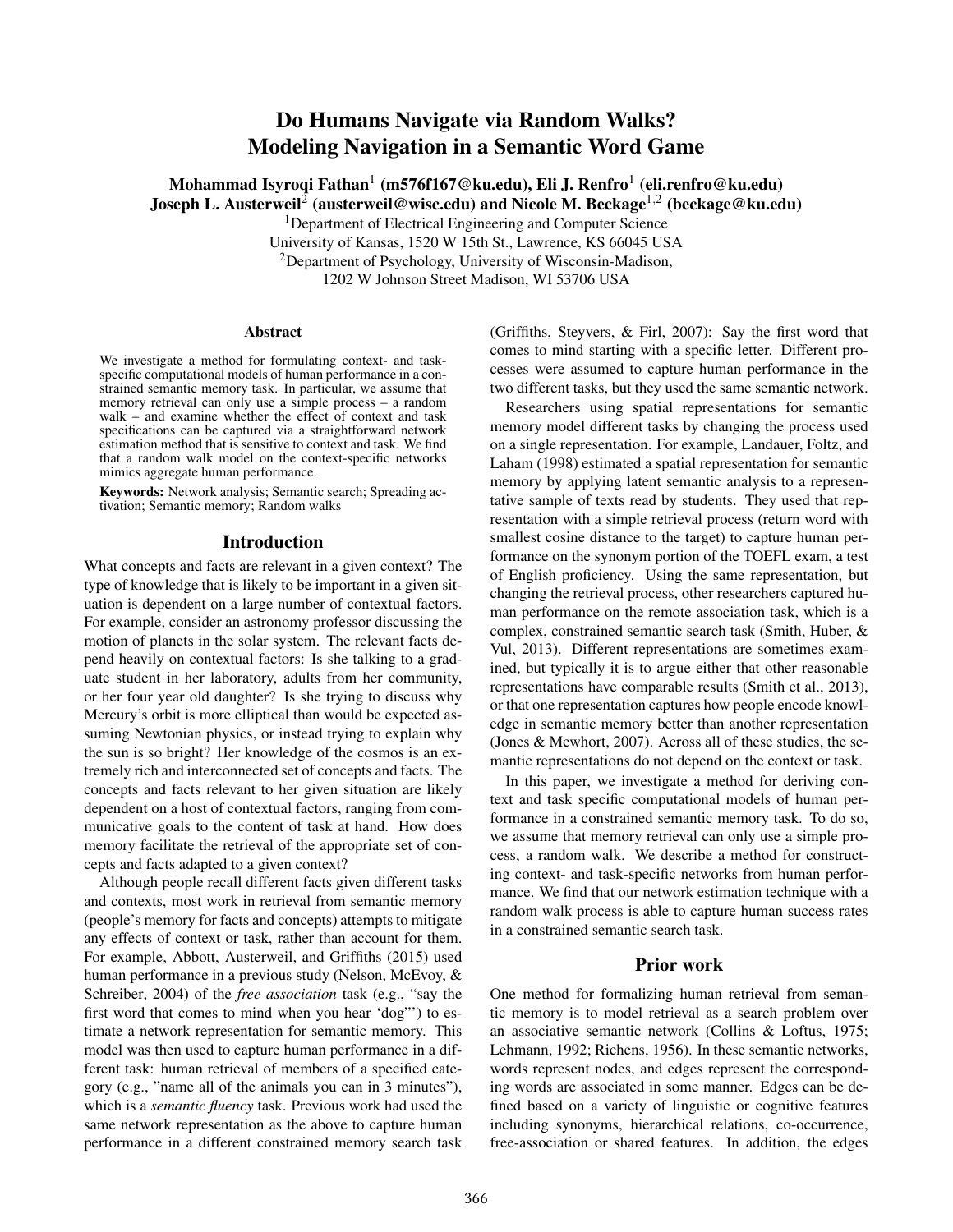can further have weights to encode the association strength of the words. Network representations are increasingly used to study and model the interaction of cognition and language. See Baronchelli, Ferrer-i Cancho, Pastor-Satorras, Chater, and Christiansen (2013); Beckage and Colunga (2016) for reviews on the contribution of network science to the study of language and human cognition.

Recent analysis of semantic retrieval tasks, such as verbal fluency where individuals list words from a particular category, suggest that some types of search through semantic memory can be well explained by random walks on a network Abbott et al. (2015); Griffiths et al. (2007). They did so by deriving a network from a large data set of free association results (Nelson et al., 2004). Every cue and associate was a node in the network and an edge was created from node *A* to node *B* if the word corresponding to *B* was said as a response when a participant was given the word corresponding to *A* as a cue. Edges can be given weights by assigning them to be the number of times that cue-associate pair was produced by a participant. However, it is unclear whether a random walk process can capture how people solve other related tasks. For example, can a random walk on the same semantic network capture how people connect loosely related words through pairs of associated words? Here we test whether this type of directed search, with a specific goal in mind (a target word), can also be captured by a random walk process. To explore this question, we consider a semantic word game where individuals must make a sequence of decisions for navigation.

Previous work has illustrated that even rich human performance in some memory tasks can be modeled using a random walk process. For example, when recalling animals from memory, animals tend to be listed in clusters (e.g., four farm animals followed by two pets). Further, the retrieval of animals is consistent with optimal foraging theory (Hills, Jones, & Todd, 2012). People switch clusters when the time to retrieve a subsequent animal is larger than the overall average time between animal retrievals. To capture this behavior, previous work modeled the production of the list of animals as a random walk on a standard semantic network that emits animals whenever the walk visits a previously unvisited animal node. The animals in the list produced by this process are clustered and the random walk retrieval behavior is also consistent with optimal foraging theory (Abbott et al., 2015). In our work we use a random walk model over a semantic network to capture human performance in semantic navigation task where people connect a source word to a target word. The random walk model is not intended as a full model of human retrieval in this task, but serves as a baseline to compare different possible representations and inspire future work.

Previous work explored a semantic navigation problem where people were given a source and target word that were loosely related (Beckage, Steyvers, & Butts, 2012). Their task was for participants to get from the source to the target word by selecting a word to move to from a set of words strongly associated to the source (or current) word. Whichever word was chosen would become the new "source" word, and this repeated until participants reached the target word. They found that human performance cannot be explained via random guessing or choosing the strongest free associate to the current source word. This suggests that people utilize information present in the network to get closer to the target word. One aspect that was not considered in their analysis is the role of task and context on participant performance — for example, often the current word would be one that the participant observed in a previous round.

We examine whether creating a context- and task-specific network based on a participant's previous choices and experience can be used to explain their performance in future trials. In other words, *can we change the network representation in a systematic way such that a random walk process performs better than in a standard network representation?* To examine this question, we analyze how people navigate from a start word to a specific target word via forced choice between pairs of very associated words. We model this as navigation on a directed network by assuming that edges exist between words that are part of the choice set for a specific word. Our hope is that adapting a network representation to the context and task will capture human performance on the task. If so, this provides a novel avenue for investigating how the mind searches semantic memory in different contexts and for different tasks: Assume a single process, but adapt the representation in a manner sensible to the current context and task.

## Behavioral Experiment: The Mindpaths Game

*Mindpaths* is a semantic word game based on the experimental setup of Beckage, Steyvers and Butts 2012. We derived a network from the USF free association norms (Nelson et al., 2004) using the method described above, but trimming the network to include only words with a minimum in-degree of 3 and a maximum out-degree of 12. In the online version of the game, available at socientize.eu/pybossa/app/Semantics/, semi-random start and target words are presented. Individuals are then asked to navigate from the start word to the target word via forced choice. The options presented are words that were directly connected to the current word in the network. An example of the game is shown in Fig 1.



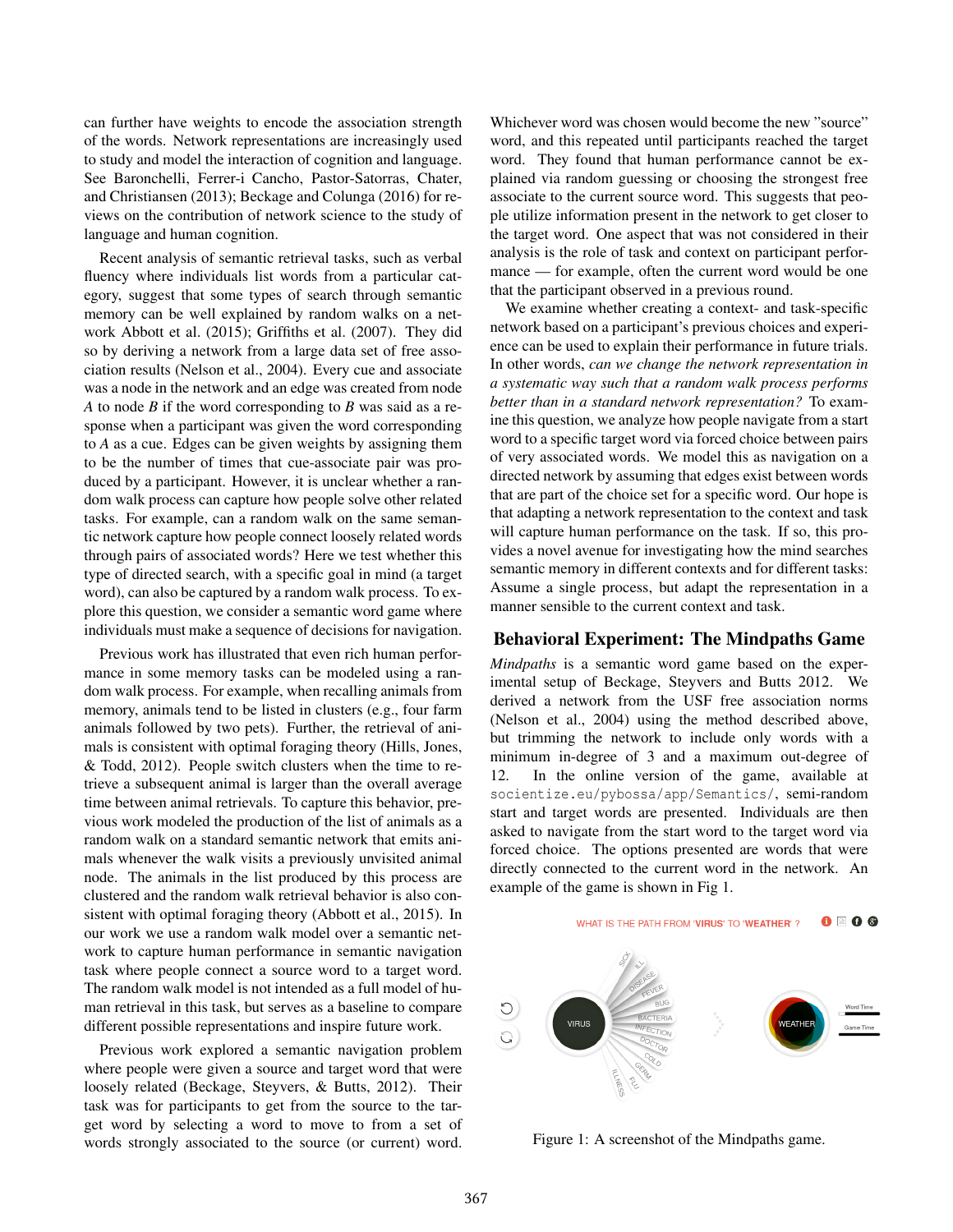Fig 1 provides an example where the start word is *Virus* and the target word is *Weather*. Players then choose from the given options, including sick, ill, and disease. After a choice is made, the chosen word replaces the start word and the chosen word's associates are listed. The current dataset analyzed in this paper is publicly available via the game website. To date, the dataset contains 141 different start and target word pairs. We call each unique start and target pair a *game*. Each play of a game we call a *trial*.

In total 141 games were played 11,698 times, with an average of 83 trials per game, with a range of between 2 and 469 trials or plays for each game. The underlying network contained 1,972 different words, and the number of words visited across all tasks is 1,852. The game automatically terminated if the player had not found the target word after 25 choices (these games were not recorded). Players could click the reset button to bring them back to the start word (the number of steps they have taken so far does not reset). Finally, there was a time limit that refreshes on each move and the response time is also recorded. If a player takes over a minute to respond, the trial is not recorded and the page refreshes with a new game.

The players can be identified by their accounts or, if they do not have accounts, by their IP address. To date, there are 365 registered users with 9,237 trials, and 2,461 trials from unregistered users. Based on the data collection mechanism, only successful games are recorded. So, we do not know how often individuals did not solve different games.

### Computational Methods

We test whether random walks can account for human performance. Previous work used random walks to capture human performance when listing all the animals they know (Abbott et al., 2015). It is unclear if this will explain participant behavior in this task, as it is a directed search in which individuals have a specific target they must reach. Via comparison to search by random walks, we can quantify the extent to which individuals are making non-random choices (i.e., using additional information or strategies to help them succeed in this game). To summarize random walk performance, we explore different networks derived from the underlying game network and player performance with the aim of capturing human performance.

Nelson Network The free association network, collected by Nelson and colleagues 2004, provides the underlying network used in the game. In this network, words are nodes in the graph. Edges are directed and weighted. The weights encode the frequency at which a given response was said to a specific cue in the free association study. For example, if the cue word *dog* is said, *cat* is the free association response with probability 0.78. Note that MindPaths has trimmed the network based on in-degree and out-degree to make the game more playable. In our simulations, we consider random walkers that are walking on both a weighted and unweighted version of the trimmed *Nelson network* representation. In the weighted version, we normalize the original free association network such that the total probability transitioning out of any node sums to 1.

Traffic Network We define here a novel method for adapting networks to a specific task and context. We call the resulting network a *traffic network*. Traffic networks have the same nodes as the free association network above, but we define the edges based on people's choices in the game. So, if any player chose a move from *cold* to *weather*, there will be an edge from cold to weather in the traffic network. We consider both weighted and unweighted versions of this traffic network. In the case of a weighted traffic network, the frequency at which a game is played will influence how likely it is that a particular cue word is seen and thus the probability of transitioning between a particular cue and response. To estimate a weighted traffic network, we normalize by the number of times a game was played.

Do Traffic networks differ from the Nelson network? One way to investigate this question is to examine whether the degree of words in each network are comparable. The upper triangle of Fig 2 presents the correlations of the word degrees of Traffic and Nelson networks (via a nonparametric measure, Kendall's tau  $(\tau)$  in the upper triangle. The strongest  $\tau$  (0.72) is between the weighted and unweighted traffic networks. While the minimal correlation,  $\tau = 0.4$ , is not unsubstantial, it is quite lower, suggesting the same words have substantially different degrees in the different networks. The lower triangle of Fig 2 displays the Person correlation of the network edge weights. The unweighted Traffic and Nelson networks have a high correlation. This suggests that the Traffic network captures much of the connectivity pattern of the Nelson network. However, we find that the correlation between the weighted Traffic network and the weighted Nelson network is small (0.16) suggesting that free association responses are different than choices in the Mindpath game. This provides strong support that context- and task- specific representations are important to completing the game.

### Random Walkers

We simulated random walks on four network representations (weighted/unweighted  $\times$  Nelson/Traffic) to see which network representations can accurately capture human performance on the Mindpath game (specifically, their rate of success). The difference in performance of the random walks over the networks enables us to evaluate the role of context on human navigation behavior because each network representation includes a different amount of context and task information. Our random walkers are likely not a perfect model of participants' semantic search. They provide an interpretable baseline for evaluating the extent to which human performance can be explained as restricted random guessing over different network representations.

For robustness and to quantify differences between games, we use two approaches to analyze the performance of our random walkers. In all cases we perform k-fold cross validation.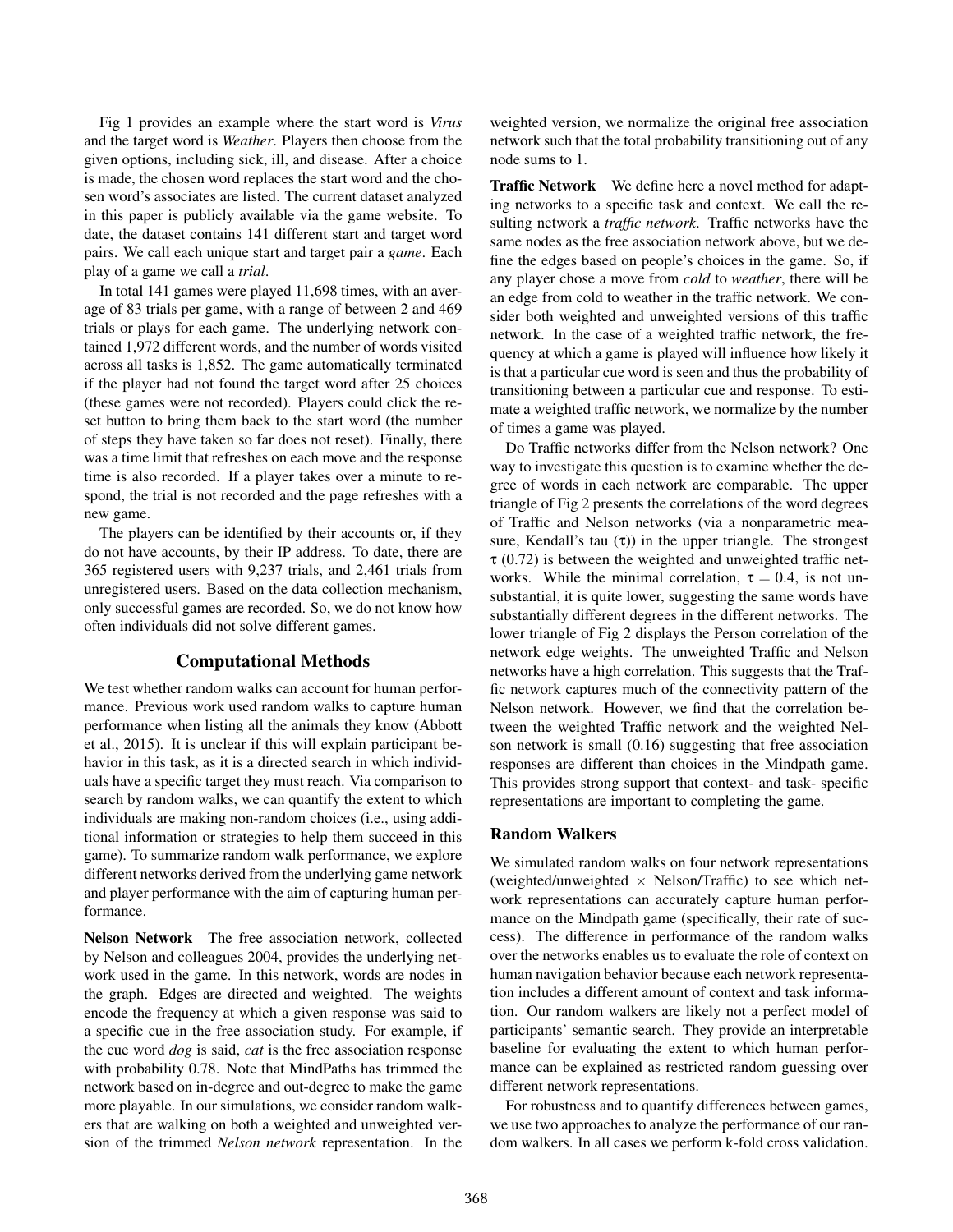|              | overall   | geodesic 1 | geo. $2$  | geo.3     | geo. $4$  | geo. $5$  |
|--------------|-----------|------------|-----------|-----------|-----------|-----------|
| all games    | 11810     | 2.93       | 29.30     | 45.17     | 19.59     | 3.01      |
| human perf   | 32.6(0.8) | 87.0(2.8)  | 25.4(1.4) | 36.5(1.1) | 28.6(0.6) | 19.5(3.5) |
| unw. Nelson  | 10.7(0.5) | 42.0(5.5)  | 13.8(1.4) | 10.0(0.4) | 4.24(0.8) | 2.21(2.1) |
| w. Nelson    | 7.87(0.7) | 33.3(2.8)  | 9.46(1.6) | 7.09(1.4) | 4.45(1.3) | 2.11(1.8) |
| unw. Traffic | 10.1(0.3) | 35.0(5.4)  | 15.8(2.8) | 12.2(0.9) | 8.08(2.1) | 6.16(2.6) |
| w. Traffic   | 24.1(0.9) | 65.3(5.8)  | 25.9(2.7) | 33.1(1.3) | 25.8(1.7) | 15.3(5.6) |

Table 1: Percent success of solving various word games in the minimum number (geodesic) steps. Standard deviation across folds in terms of percentage is also reported.



Figure 2: Correlation analysis of the various network representations. The upper diagonal captures Kendall's tau rank correlation of node *degrees* across networks. The lower diagonal captures the Pearson correlation between *edge weights* across the network representations.

In the first approach, we define a fold as 20% of the total trial data. Thus the model must extend to unseen trials but not necessarily unseen games. We call this the *trial variant*. In the second approach, we assign 20% of the total unique games to each fold (e.g. 20% of 141 games). We call this the *game variant*. We predict that these two variants will have minimal effect in the performance and evaluation of the Nelson network. However, there is potentially a large performance difference in the case of the Traffic networks if these networks capture how an individual's search is influenced by the given target word. If the target word plays a role in the choices individuals make, the game variant using the traffic network should capture human performance with significantly less accuracy as compared to the trial variant.

For cross-validation, we build unweighted and weighted Traffic networks based on the training set (e.g. all folds except the testing fold). The maximum path length for our random walk simulation is 25 (as it was for human participants). We run simulations until we have as many successes as we see in our human game play data. In the game variant traffic network, we found 3 games with no path between start and end words. We take this as evidence that there are some game specific contextual information that individuals are using to navigate.

# Results & Discussions

Our goal is to build a random walk model that captures human performance, defined as the distribution of choices made by participants for each game. Optimal performance solves the task using the fewest number of transitions in the game network. For example, virus to weather can be solved optimally, or geodesically, by transitioning from virus to cold to weather. An example of a suboptimal path is moving from virus to ill to cold. Because the players are navigating a network, we can compute the optimal, or geodesic, path distance. Note that this geodesic distance can only be computed if the whole underlying graph is known, an unlikely situation for our human players. Because participants probably cannot directly access the full graph structure, performance that is close to optimal suggests participants are using information other than their original semantic network (e.g., adapting the network based on previously played games).

To analyze human performance, we consider games that can be optimally completed in between 3 and 8 steps. Out of 11,698 trials, 35% of trials were solved with the minimum number of steps, and 71% of the trials were solved within two steps of optimal. This shows that human are quite good at navigating the semantic space, despite not having global knowledge of the semantic space. Table 1 summarizes estimated geodesic performance based on 5-fold cross validation.

Table 1 shows that humans outperform random walks at finding the geodesic path, regardless of the underlying network representation. Note that the data set is subject to selection bias: We cannot tell how many individuals started the game and did not finish. We attempted to match this bias by conditioning on a successful path being found within 25 steps for both human and random walks. Though humans are still more accurate, when we exclude games where the target word is in the first option set (i.e., games whose optimal solution distance is one), we see comparable performance between the weighted Traffic network and human performance. This suggests that the weighted Traffic network may have captured aspects of the task and context in a manner such that a ran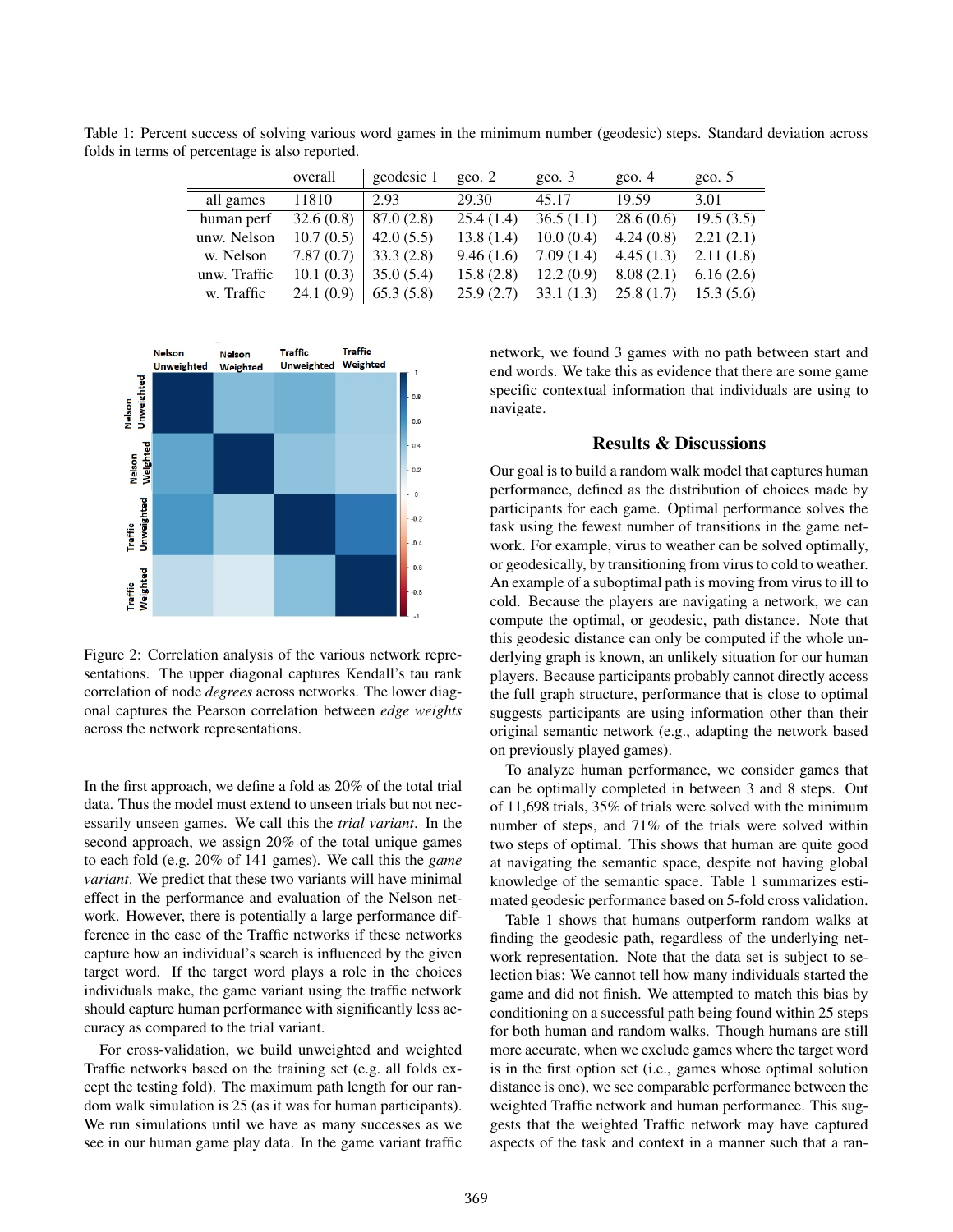dom walk process can succeed on the task. In future analyses, we plan to examine whether the actual solutions found by the random walks are comparable to those made by participants (and not just being of comparable length). Regardless, this result suggests that the context- and task-specific semantic representation use by people may be similar to our weighted Traffic networks. The failure of the Nelson network suggests that semantic networks need to be adapted to task and context, or a different search process needs to be used.



Figure 3: Performance of human players (grey bars) and random walk models in the *trial variant*, conditioned on successful paths and excluding games with geodesic one. The x-axis is the number of steps taken beyond the geodesic distance.

We now consider whether random walks on our various network representations can reproduce the rate of successful games completed in a specific number of steps. This includes not only geodesic path lengths but the exact number of steps it took individuals to find the target word. Because our results above suggest that games with a geodesic of one (e.g. the target is in the first option set) are unique from the other games, we consider only games with geodesic distances greater than one. Fig 3 depicts human performance (bar chart) as compared to the Nelson networks and Traffic networks (colored lines). Along the x-axis are the number of steps taken beyond the geodesic distance.

Fig 3 shows that the distribution of successful path lengths on the weighted Traffic network is similar to the frequency of successful path lengths made by human players. This suggests that the frequency by which a previous player traversed a particular edge contains enough information so that the success rates of search by random transitions is qualitatively similar to human success rates.It is important to note that this is not simply overfitting – the evaluation is on different trials in a test set. The ability of the weighted Traffic network to model participant behavior is significant especially given the fact that the traffic network aggregates across all games, thus the resulting representation is specific to the context of Mind-Paths, but not a specific game (target and source word). This suggests that individual differences may be minimal in this task and an aggregate contextual network contains much of the needed information for a random walk process to complete this task successfully.

In the *game variant* simulations, we examine how the performance of past players affects the models' success rates on unseen games. We first find that some of the games were not solvable using the Traffic networks. When selecting random games, we find that the resulting traffic network is a disconnected graph with some start and target words in different components making it impossible for the Traffic random walker to find a path between nodes. On average (from the 5 folds), 3 of 28 unseen games in each test set were unsolvable.

Fig 4 compares participant success rate to our random walks across unseen games, conditioning on those games that are solvable by a random walk over a Traffic network. Now the weighted traffic network has successful paths that are similar in frequency to the random walks on the various network representations. Human players are much more successful at solving the task efficiently than any of our random walker models. Thus, further work is needed to capture human performance in this case. Random walks over the Nelson and Traffic semantic networks are insufficient.



Figure 4: Performance of human players compared to *game variant* random walk models, conditioned on successful paths and excluding games with geodesic one.

We next consider if the structure of a word in the network influences the probability of success for our random walkers. We correlate the betweenness centrality of a word with the success probabilities. We examined betweenness centrality in particular because it captures the amount of information flowing through a node. If this type of information flow is useful for succeeding in this task, we expect high correlations of betweenness centrality and success probability by our ran-